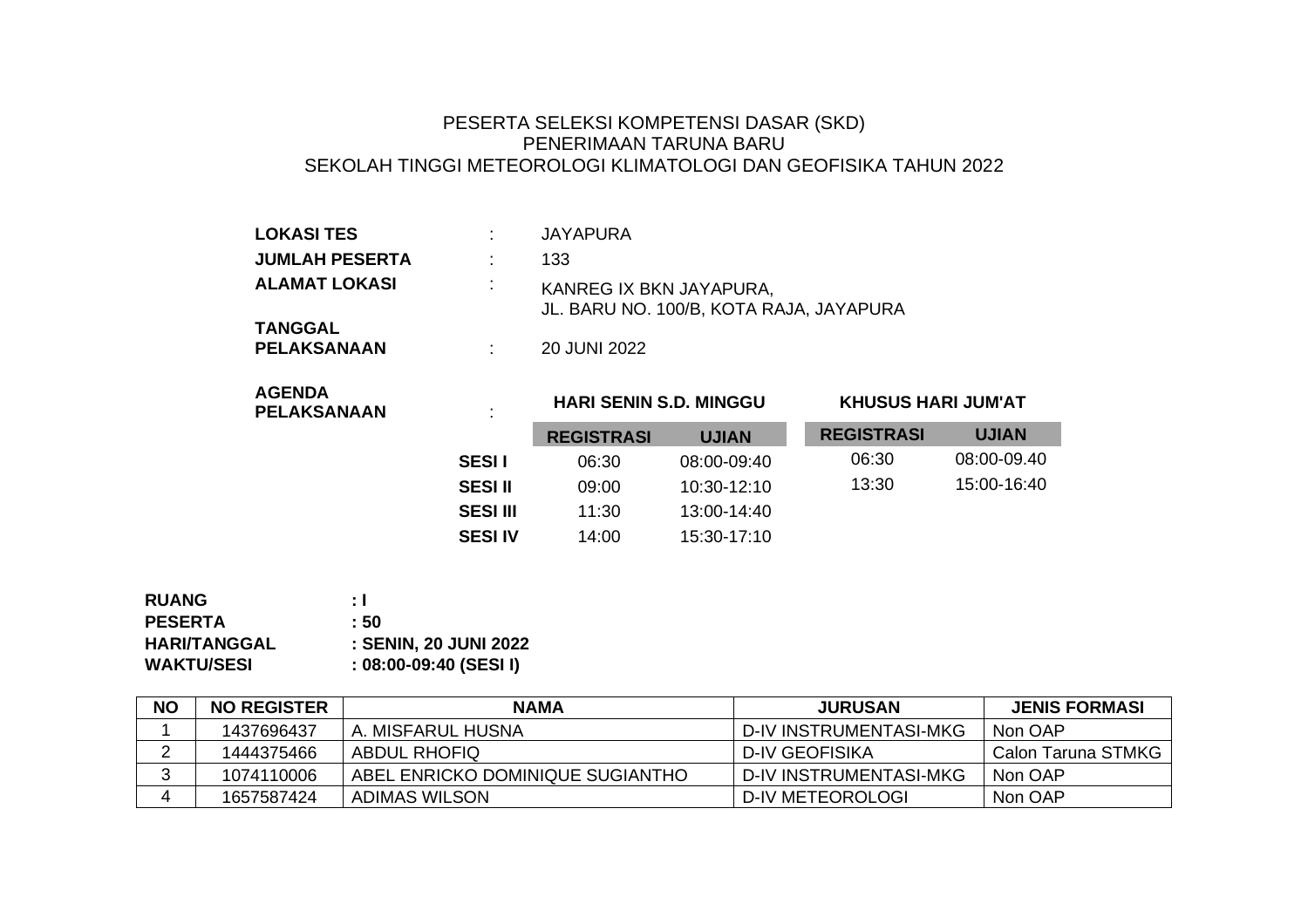| 5              | 2109969731 | <b>ADIPRANATA RANTA'</b>          | <b>D-IV INSTRUMENTASI-MKG</b> | Non OAP                   |
|----------------|------------|-----------------------------------|-------------------------------|---------------------------|
| 6              | 1778025891 | <b>AGUSTINA WADI</b>              | <b>D-IV KLIMATOLOGI</b>       | <b>OAP</b>                |
| $\overline{7}$ | 1110549392 | AGUSTINUS KRISAL KAPITARAUW       | <b>D-IV INSTRUMENTASI-MKG</b> | <b>OAP</b>                |
| 8              | 1627176312 | ALBERTO CLIF SAWARO TAWARU        | <b>D-IV METEOROLOGI</b>       | <b>OAP</b>                |
| 9              | 1393913781 | ALEXANDER JOSSE SULISTIO          | <b>D-IV METEOROLOGI</b>       | Calon Taruna STMKG        |
| 10             | 1985077942 | ALFITO WILDAN PRATAMA             | <b>D-IV GEOFISIKA</b>         | Calon Taruna STMKG        |
| 11             | 1930750531 | ALYA YOGI ANGGRAINI SAFITRI       | <b>D-IV METEOROLOGI</b>       | Non OAP                   |
| 12             | 1777016874 | AMALIA CHIESA G. BEN BELLA        | <b>D-IV METEOROLOGI</b>       | <b>Calon Taruni STMKG</b> |
| 13             | 1704238749 | <b>ANANDA MEGA FEBRIANI</b>       | <b>D-IV METEOROLOGI</b>       | Non OAP                   |
| 14             | 1830906646 | <b>ANCELINA RATUANIK</b>          | <b>D-IV INSTRUMENTASI-MKG</b> | Non OAP                   |
| 15             | 1643697331 | <b>ANDRE RERUNG</b>               | <b>D-IV INSTRUMENTASI-MKG</b> | Non OAP                   |
| 16             |            | ANGELINA SERENA GRACELLA NESTY    |                               |                           |
|                | 1679927404 | <b>YOUWE</b>                      | <b>D-IV METEOROLOGI</b>       | <b>OAP</b>                |
| 17             | 1318910405 | ANITA NURFADILA LESTARY           | <b>D-IV METEOROLOGI</b>       | Calon Taruni STMKG        |
| 18             | 1763203860 | ANJELIKA LIMBENAUNG               | <b>D-IV INSTRUMENTASI-MKG</b> | <b>OAP</b>                |
| 19             | 1691401503 | ANSELINA YAMBEYAPDI               | <b>D-IV KLIMATOLOGI</b>       | <b>OAP</b>                |
| 20             | 1872973546 | <b>APSALOM TABUNI</b>             | <b>D-IV METEOROLOGI</b>       | <b>OAP</b>                |
| 21             | 1325142453 | AQSHA NUR IRSAM                   | <b>D-IV METEOROLOGI</b>       | Calon Taruna STMKG        |
| 22             | 1752117939 | ARDILES B. SALU                   | <b>D-IV METEOROLOGI</b>       | Calon Taruna STMKG        |
| 23             | 1685625029 | ARTUR SATRIA RANGAN               | <b>D-IV INSTRUMENTASI-MKG</b> | <b>Calon Taruna STMKG</b> |
| 24             | 1577748846 | <b>BAMBANG ADI WICAKSONO</b>      | <b>D-IV GEOFISIKA</b>         | <b>Calon Taruna STMKG</b> |
| 25             | 1379178673 | BERLIAN BUNGA RAJA PASANDE        | <b>D-IV GEOFISIKA</b>         | <b>Calon Taruni STMKG</b> |
| 26             | 1791140494 | <b>BILAL KURNIANTO KASIM</b>      | <b>D-IV KLIMATOLOGI</b>       | Calon Taruna STMKG        |
| 27             | 1315847705 | <b>CARMEN FEBIANNA</b>            | <b>D-IV METEOROLOGI</b>       | <b>Calon Taruni STMKG</b> |
| 28             | 1609788740 | CHANDRA ASYAMADTRANI              | <b>D-IV METEOROLOGI</b>       | <b>Calon Taruna STMKG</b> |
| 29             | 1204099449 | <b>CHRISTIAN VICTOR SABAROFEK</b> | <b>D-IV GEOFISIKA</b>         | <b>OAP</b>                |
| 30             | 1960565149 | CHRISTIANDO IMANUELA WINDESI      | <b>D-IV GEOFISIKA</b>         | <b>OAP</b>                |
| 31             | 1348570762 | <b>DELJOVITO YAKHIN</b>           | <b>D-IV METEOROLOGI</b>       | Calon Taruna STMKG        |
| 32             | 1376765691 | <b>DHIA SALSABILA</b>             | <b>D-IV GEOFISIKA</b>         | <b>Calon Taruni STMKG</b> |
| 33             | 1703299624 | DIANA RUT BETRIA PAKPAHAN         | <b>D-IV GEOFISIKA</b>         | Non OAP                   |
| 34             | 1557934943 | <b>DINA INDESI DIMARA</b>         | <b>D-IV KLIMATOLOGI</b>       | <b>OAP</b>                |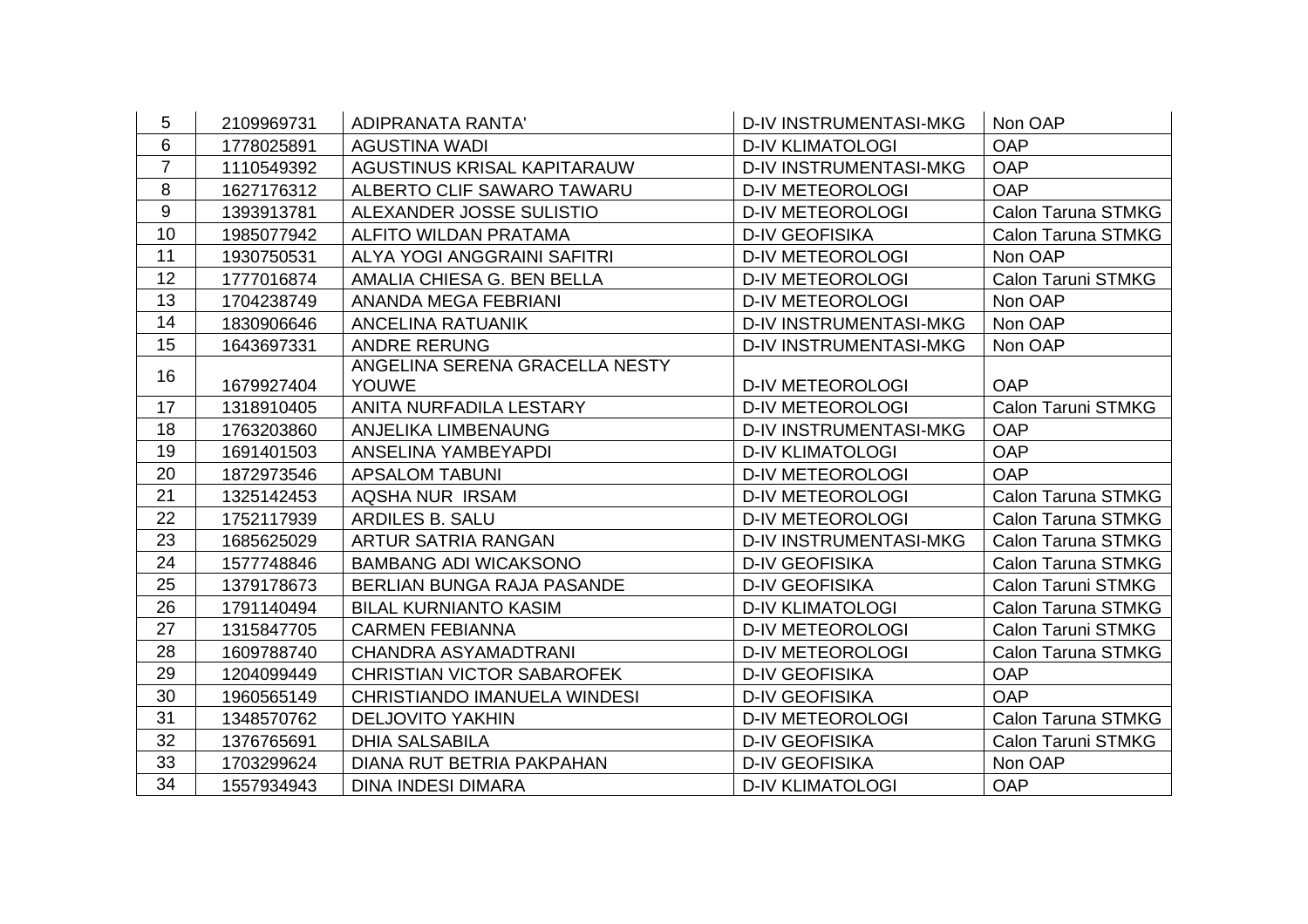| 35 | 2048840431 | <b>DUTA RAMADHAN</b>                 | <b>D-IV GEOFISIKA</b>         | Non OAP                   |
|----|------------|--------------------------------------|-------------------------------|---------------------------|
| 36 | 1138205869 | <b>DWI AYU KURNIATI</b>              | <b>D-IV INSTRUMENTASI-MKG</b> | Non OAP                   |
| 37 | 1801687412 | DWIKARTIKA SRIKANDI LUBIS            | <b>D-IV METEOROLOGI</b>       | Non OAP                   |
| 38 | 2046066746 | <b>EBRI MELSYE VANES GULTOM</b>      | <b>D-IV GEOFISIKA</b>         | <b>Calon Taruni STMKG</b> |
| 39 | 2098928609 | <b>EDITA TITIRLOLOBY</b>             | <b>D-IV METEOROLOGI</b>       | <b>Calon Taruni STMKG</b> |
| 40 | 1628271231 | <b>EKA JELITA SIAHAAN</b>            | <b>D-IV METEOROLOGI</b>       | <b>Calon Taruni STMKG</b> |
| 41 | 2038490740 | <b>ELI GIDEON WAKUM</b>              | <b>D-IV GEOFISIKA</b>         | <b>OAP</b>                |
| 42 | 1415052738 | <b>FAHESYA PUTRI ALYA</b>            | <b>D-IV GEOFISIKA</b>         | <b>Calon Taruni STMKG</b> |
| 43 | 2089527340 | <b>FEBBY DEBORA ABIGAEL</b>          | <b>D-IV METEOROLOGI</b>       | <b>Calon Taruni STMKG</b> |
| 44 | 2143822884 | <b>FEREDRIK ELIAKIM GRIAPON</b>      | <b>D-IV INSTRUMENTASI-MKG</b> | <b>OAP</b>                |
| 45 | 1239751286 | FERNANDA FRANSISCA WAYOI             | <b>D-IV INSTRUMENTASI-MKG</b> | <b>OAP</b>                |
| 46 | 2132243260 | FRANKLYN BRAHMANA SITANIA            | <b>D-IV KLIMATOLOGI</b>       | Calon Taruna STMKG        |
| 47 | 1867736840 | <b>FRANSISKUS MARKUS ARDY LAIYAN</b> | <b>D-IV METEOROLOGI</b>       | Calon Taruna STMKG        |
| 48 | 2129172066 | <b>GEORGE ARLEANDO EHUD KORU</b>     | <b>D-IV KLIMATOLOGI</b>       | Calon Taruna STMKG        |
| 49 | 1322276478 | <b>GREGORIUS HENDRA TOATUBUN</b>     | <b>D-IV METEOROLOGI</b>       | Non OAP                   |
| 50 | 1670778708 | <b>HASNIATI RANDONGKIR</b>           | <b>D-IV INSTRUMENTASI-MKG</b> | <b>OAP</b>                |

| ÷ I                     |
|-------------------------|
| : 50                    |
| : SENIN, 20 JUNI 2022   |
| : 10:30-12:10 (SESI II) |
|                         |

| <b>NO</b> | <b>NO REGISTER</b> | <b>NAMA</b>                         | <b>JURUSAN</b>          | <b>JENIS FORMASI</b>      |
|-----------|--------------------|-------------------------------------|-------------------------|---------------------------|
|           | 1444999449         | <b>HELENA YAKU</b>                  | <b>D-IV METEOROLOGI</b> | OAP                       |
| 2         | 1789353447         | HENDRIANA SARAH FRASTIWI MERAHABIA  | <b>D-IV KLIMATOLOGI</b> | <b>OAP</b>                |
| ີ         | 1184227417         | <b>IMANUEL NAHUM KETJEWAY</b>       | <b>D-IV METEOROLOGI</b> | <b>Calon Taruna STMKG</b> |
|           | 2076444393         | JEANETTE JENIFFER TAIME             | <b>D-IV METEOROLOGI</b> | <b>OAP</b>                |
| 5         | 1592163561         | JELITA ZEKINAH GLORIA MUSKITA       | <b>D-IV KLIMATOLOGI</b> | <b>Calon Taruni STMKG</b> |
| 6         | 1615945402         | JENESIS TAMARA MELANESIA H. WANGGAI | <b>D-IV KLIMATOLOGI</b> | OAP                       |
|           | 2084957350         | <b>JENIFER NABABAN</b>              | <b>D-IV KLIMATOLOGI</b> | Non OAP                   |
| 8         | 1442076582         | JERY HESKIEL WAUGU MURIB            | <b>D-IV METEOROLOGI</b> | <b>OAP</b>                |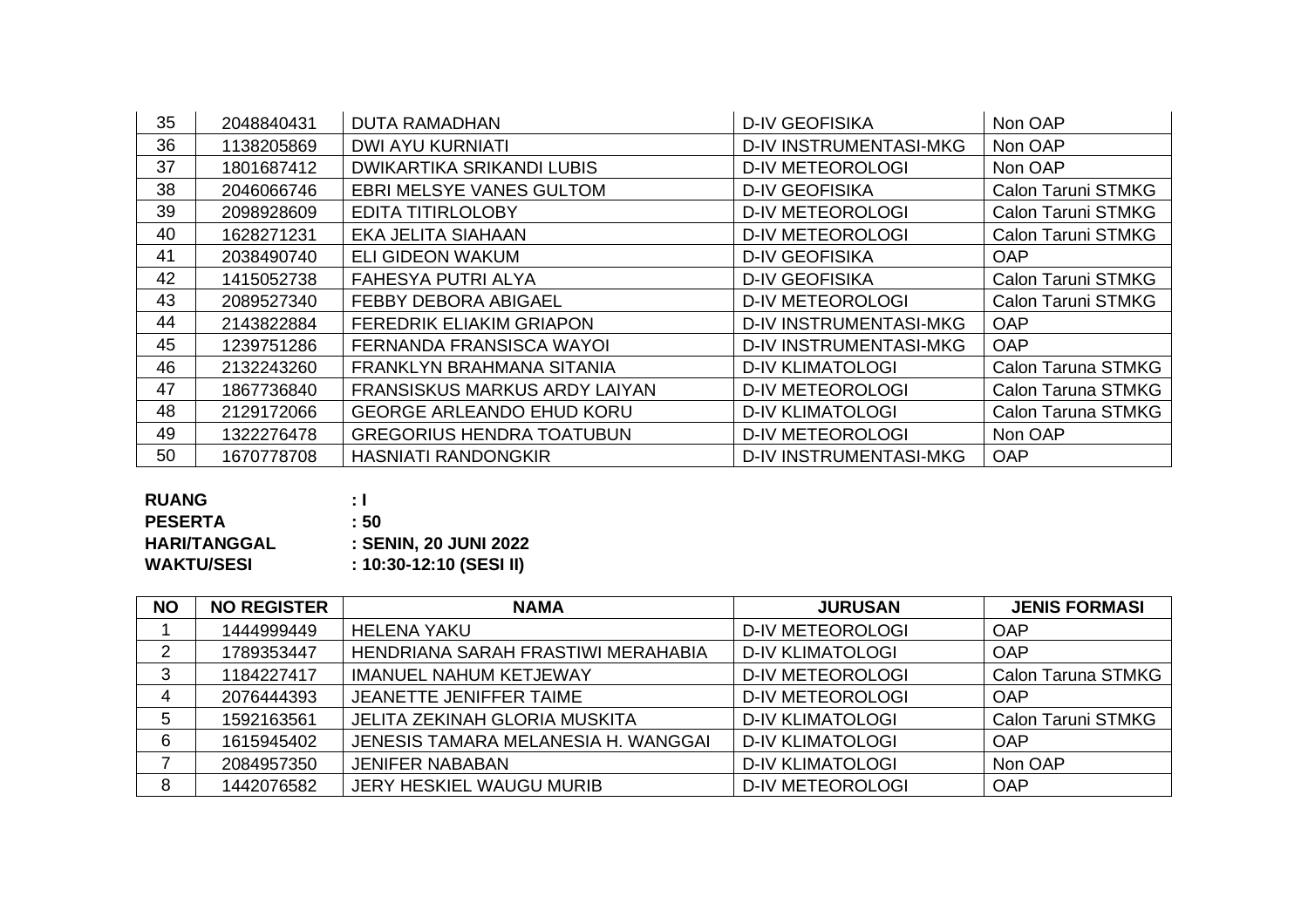| 9  | 1514253742 | <b>JESSICA HAPPY MENTARI</b>         | <b>D-IV METEOROLOGI</b>       | <b>Calon Taruni STMKG</b> |
|----|------------|--------------------------------------|-------------------------------|---------------------------|
| 10 | 1435045824 | JOHANES ARDIANTO KOESUMANEGARA       | <b>D-IV METEOROLOGI</b>       | Calon Taruna STMKG        |
| 11 | 1529767606 | <b>JOSEPH TERYANO CHRISTO ANTOH</b>  | <b>D-IV KLIMATOLOGI</b>       | <b>OAP</b>                |
| 12 | 2012982628 | <b>JOSSE WAHAMUI MUZENDI</b>         | <b>D-IV METEOROLOGI</b>       | <b>Calon Taruna STMKG</b> |
| 13 | 1689333601 | KANIA AZ-ZAHRA YAMVAF                | <b>D-IV METEOROLOGI</b>       | Non OAP                   |
| 14 | 1835063829 | KING ORISAM LUKAS RUMBIAK            | <b>D-IV INSTRUMENTASI-MKG</b> | <b>OAP</b>                |
| 15 | 1183899698 | LIA HARDIANY EKA AYU SAPUTRI         | <b>D-IV KLIMATOLOGI</b>       | <b>Calon Taruni STMKG</b> |
| 16 | 1427307025 | <b>LOBY DANANG BATLAYERI</b>         | <b>D-IV GEOFISIKA</b>         | Non OAP                   |
| 17 | 1241340730 | <b>LUDYA ERSIN ABRAUW</b>            | <b>D-IV INSTRUMENTASI-MKG</b> | Non OAP                   |
| 18 | 2059110653 | <b>MAGRITH VICTORYN ONDIKELEUW</b>   | <b>D-IV METEOROLOGI</b>       | <b>OAP</b>                |
| 19 | 1366165847 | <b>MAKCUMESER NICO WEYAI</b>         | <b>D-IV INSTRUMENTASI-MKG</b> | <b>OAP</b>                |
| 20 | 1021296288 | <b>MARDIATUL HALAWIYAH</b>           | <b>D-IV METEOROLOGI</b>       | <b>Calon Taruni STMKG</b> |
| 21 | 1186705434 | <b>MARET PATANAN</b>                 | D-IV INSTRUMENTASI-MKG        | Calon Taruna STMKG        |
| 22 | 1574483864 | MARIA ELISABETH TARUMASELY           | <b>D-IV INSTRUMENTASI-MKG</b> | <b>OAP</b>                |
| 23 | 1892663887 | <b>MARIA NOVITA LANGODAY</b>         | <b>D-IV METEOROLOGI</b>       | <b>Calon Taruni STMKG</b> |
| 24 | 1902678582 | <b>MARIO DESTIO FLORESANDO HULER</b> | <b>D-IV METEOROLOGI</b>       | Non OAP                   |
| 25 | 1504157925 | <b>MARK WILLFRED LUWUNAUNG</b>       | <b>D-IV INSTRUMENTASI-MKG</b> | <b>OAP</b>                |
| 26 | 1971162170 | <b>MARLINA</b>                       | <b>D-IV METEOROLOGI</b>       | Non OAP                   |
| 27 | 2141187443 | <b>MARYAM YUSNITA</b>                | <b>D-IV INSTRUMENTASI-MKG</b> | <b>Calon Taruni STMKG</b> |
| 28 | 2075934528 | <b>MEIDY ORUN</b>                    | <b>D-IV INSTRUMENTASI-MKG</b> | <b>OAP</b>                |
| 29 | 1839486645 | <b>MEY GABRIELA KULWEMBUN</b>        | <b>D-IV METEOROLOGI</b>       | <b>OAP</b>                |
| 30 | 1820710657 | <b>MIKI LEONARDO TIBUL</b>           | <b>D-IV KLIMATOLOGI</b>       | Calon Taruna STMKG        |
| 31 | 1853253250 | MITO GANDHI PUTRA WIJAYA             | <b>D-IV GEOFISIKA</b>         | Non OAP                   |
| 32 | 1537264276 | MONALISA CICILIA FRANSISKA KOAGOUW   | <b>D-IV METEOROLOGI</b>       | <b>Calon Taruni STMKG</b> |
| 33 | 1844852233 | MUHAMMAD HAFIDZ MASSUGI              | <b>D-IV KLIMATOLOGI</b>       | Non OAP                   |
| 34 | 1616600230 | MUHAMMAD RIZKI SETIAWAN              | <b>D-IV METEOROLOGI</b>       | Calon Taruna STMKG        |
| 35 | 1920686429 | MUHAMMAD TEGAR ESSRA AL MUHAROM      | <b>D-IV METEOROLOGI</b>       | Non OAP                   |
| 36 | 1819472010 | MUHAMMAD TRI JULIANTO                | <b>D-IV GEOFISIKA</b>         | Calon Taruna STMKG        |
| 37 | 1297706080 | NAZWA JINAN FAIRUZ                   | <b>D-IV INSTRUMENTASI-MKG</b> | Calon Taruna STMKG        |
| 38 | 1702729755 | <b>NISAR</b>                         | <b>D-IV INSTRUMENTASI-MKG</b> | Calon Taruna STMKG        |
| 39 | 1001882343 | <b>NUR ROSATIN NAFSIAH</b>           | <b>D-IV METEOROLOGI</b>       | Non OAP                   |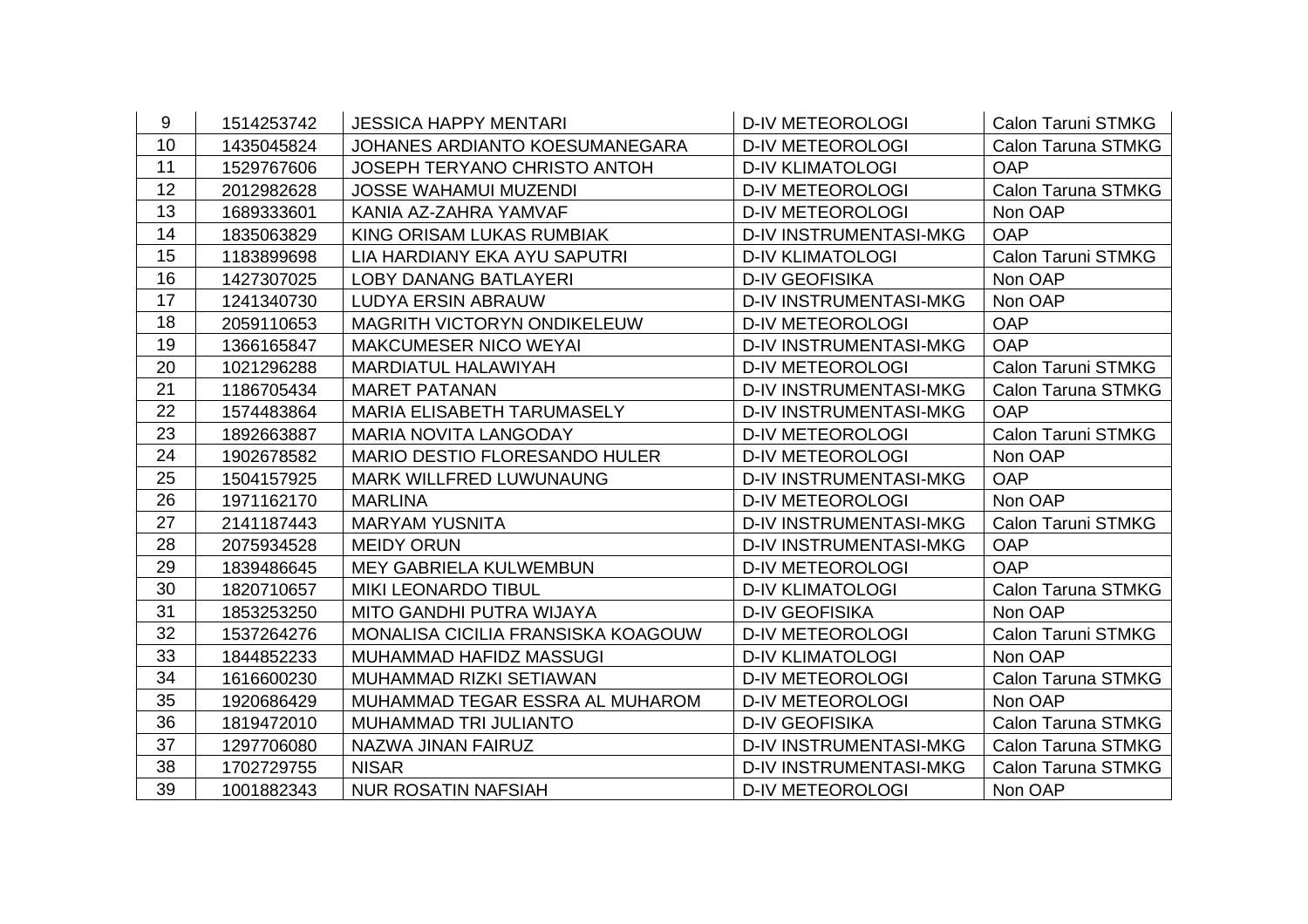| 40 | 1845711649 | <b>NURUL RAHMAWATI</b>        | <b>D-IV GEOFISIKA</b>         | Calon Taruni STMKG        |
|----|------------|-------------------------------|-------------------------------|---------------------------|
| 41 | 1750395836 | ORCHID DANTE.E. TAHALELE      | <b>D-IV METEOROLOGI</b>       | <b>Calon Taruni STMKG</b> |
| 42 | 1403339735 | <b>ORPA MANUARON</b>          | <b>D-IV METEOROLOGI</b>       | <b>Calon Taruni STMKG</b> |
| 43 | 1823903338 | PEGGY ADOLINA MELANESIA AWERI | <b>D-IV METEOROLOGI</b>       | <b>OAP</b>                |
| 44 | 1607476159 | PENIEL KEGAKOTO               | <b>D-IV METEOROLOGI</b>       | <b>OAP</b>                |
| 45 | 1386931058 | PRIYAGAMA ILDEVONSUS MINGGUW  | <b>D-IV INSTRUMENTASI-MKG</b> | <b>Calon Taruna STMKG</b> |
| 46 | 1693687288 | PRUDENSIA NATALIA KONMOP      | <b>D-IV KLIMATOLOGI</b>       | <b>Calon Taruni STMKG</b> |
| 47 | 1971448339 | PUTRA RAMADHAN SUBHAN         | <b>D-IV INSTRUMENTASI-MKG</b> | Non OAP                   |
| 48 | 1820394975 | <b>PUTRI PAULINA SIRAIT</b>   | <b>D-IV INSTRUMENTASI-MKG</b> | Calon Taruni STMKG        |
| 49 | 1816483427 | RAHEL AGUSTINA DAKA           | <b>D-IV KLIMATOLOGI</b>       | <b>OAP</b>                |
| 50 | 1342977155 | RANA SEPTIANA YUDA            | <b>D-IV INSTRUMENTASI-MKG</b> | Non OAP                   |

| <b>RUANG</b>        | : I                      |
|---------------------|--------------------------|
| <b>PESERTA</b>      | $\pm 33$                 |
| <b>HARI/TANGGAL</b> | : SENIN, 20 JUNI 2022    |
| <b>WAKTU/SESI</b>   | : 13:00-14:40 (SESI III) |

| <b>NO</b>      | <b>NO REGISTER</b> | <b>NAMA</b>                       | <b>JURUSAN</b>                | <b>JENIS FORMASI</b>      |
|----------------|--------------------|-----------------------------------|-------------------------------|---------------------------|
|                | 2085286201         | <b>RATRI MATTOLA</b>              | <b>D-IV METEOROLOGI</b>       | Non OAP                   |
| $\overline{2}$ | 1447984319         | <b>RENSY MARCHELITA HETHARION</b> | <b>D-IV METEOROLOGI</b>       | <b>OAP</b>                |
| 3              | 1209067198         | <b>REZKY NUR AINUN AMIRUDDIN</b>  | <b>D-IV METEOROLOGI</b>       | Non OAP                   |
| 4              | 1299214309         | RIANDHINI AYU PRATAMA             | <b>D-IV KLIMATOLOGI</b>       | Calon Taruni STMKG        |
| 5              | 1201250321         | RIFKA ALFIRGIANING ZAHRA          | <b>D-IV KLIMATOLOGI</b>       | Calon Taruni STMKG        |
| 6              | 2018100640         | <b>RISMA QIPTIATUL ZAHRA</b>      | <b>D-IV METEOROLOGI</b>       | <b>Calon Taruni STMKG</b> |
| 7              | 1899041291         | <b>RISTHMANTO PALILING</b>        | <b>D-IV INSTRUMENTASI-MKG</b> | Calon Taruna STMKG        |
| 8              | 1504708950         | RIVALDO LEWI DATUAN               | <b>D-IV INSTRUMENTASI-MKG</b> | Non OAP                   |
| 9              | 1236033431         | <b>RUT ENJELINE PANJAITAN</b>     | <b>D-IV METEOROLOGI</b>       | Non OAP                   |
| 10             | 1567691134         | RUTH YACO FLORENSIA EDOWAY        | <b>D-IV METEOROLOGI</b>       | <b>OAP</b>                |
| 11             | 1477129961         | SARLOTA MELANI DEMEYAP            | <b>D-IV KLIMATOLOGI</b>       | <b>OAP</b>                |
| 12             | 2142843228         | <b>SEAN ARISTO SIMATAUW</b>       | <b>D-IV KLIMATOLOGI</b>       | Calon Taruna STMKG        |
| 13             | 1626352344         | <b>SHALU AFIFAH HASANAH</b>       | <b>D-IV KLIMATOLOGI</b>       | <b>Calon Taruni STMKG</b> |